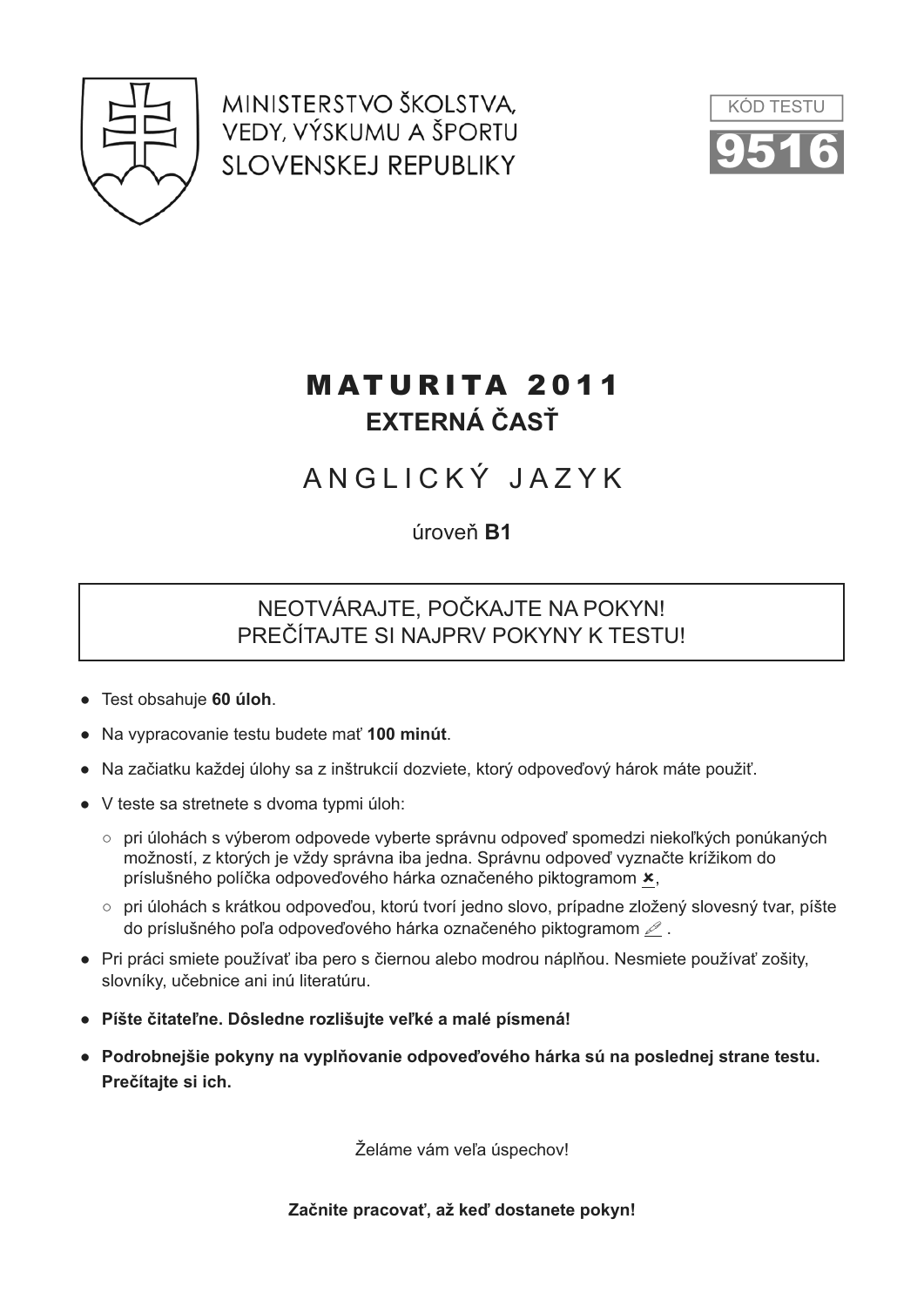## Section I - LISTENING (20 points)

Táto časť testu sa skladá z troch nahrávok. Každú z nich budete počuť dvakrát. Počas počúvania odpovedajte na otázky prislúchajúce k jednotlivým nahrávkam. Sledujte inštrukcie a piktogramy, aby ste vedeli, na ktorý odpoveďový hárok máte vyznačovať svoje odpovede.

| Part 1: An Interview with Rod Stewart (7 points)                                                                                                                 |                                                    |                                                                                         |                                          |                  |  |
|------------------------------------------------------------------------------------------------------------------------------------------------------------------|----------------------------------------------------|-----------------------------------------------------------------------------------------|------------------------------------------|------------------|--|
| Vypočujte si rozhovor s legendárnym spevákom Rodom Stewartom. Na základe vypočutého<br>vyberte správnu odpoveď. Vždy je správna iba jedna z ponúkaných možností. |                                                    |                                                                                         |                                          |                  |  |
|                                                                                                                                                                  |                                                    | Svoje odpovede vyznačte na odpoveďovom hárku označenom piktogramom ×.                   |                                          |                  |  |
|                                                                                                                                                                  |                                                    | Teraz máte dve minúty na prečítanie úloh 01 - 07.                                       |                                          |                  |  |
| 01                                                                                                                                                               | One of Rod's hobbies is                            |                                                                                         |                                          |                  |  |
|                                                                                                                                                                  | (A) painting landscapes                            |                                                                                         | (B) observing train models               |                  |  |
|                                                                                                                                                                  | (C) riding a bike                                  |                                                                                         | (D) playing cricket                      |                  |  |
|                                                                                                                                                                  | 02 Rod has become a better parent because          |                                                                                         |                                          |                  |  |
|                                                                                                                                                                  | (A) he is cleverer                                 |                                                                                         |                                          |                  |  |
|                                                                                                                                                                  | (B) he is older                                    |                                                                                         |                                          |                  |  |
|                                                                                                                                                                  | (C) he does not spend so much time with friends    |                                                                                         |                                          |                  |  |
|                                                                                                                                                                  | (D) he does not have so many concerts              |                                                                                         |                                          |                  |  |
| 03                                                                                                                                                               | Rod has<br>taken care of his children's education. |                                                                                         |                                          |                  |  |
|                                                                                                                                                                  | (A) always                                         | (B) sometimes                                                                           | (C) rarely                               | (D) recently     |  |
|                                                                                                                                                                  |                                                    | 04 Rod tries to teach his son values such as politeness and                             |                                          |                  |  |
|                                                                                                                                                                  | (A) justice                                        | (B) fairness                                                                            | (C) courage                              | (D) thankfulness |  |
| 05 <sub>1</sub>                                                                                                                                                  |                                                    | Rod and Penny's relationship is different from previous ones because                    |                                          |                  |  |
|                                                                                                                                                                  |                                                    | (A) they met each other when they were older (B) they were not under stress at any time |                                          |                  |  |
|                                                                                                                                                                  | (C) they did not have any arguments                |                                                                                         | (D) they went out with each other longer |                  |  |
| 06                                                                                                                                                               | Rod and Penny are keen on watching films           |                                                                                         |                                          |                  |  |
|                                                                                                                                                                  | (A) alone                                          |                                                                                         | (B) with their son                       |                  |  |
|                                                                                                                                                                  | (C) with all Rod's children                        |                                                                                         | (D) outdoors                             |                  |  |
| 07                                                                                                                                                               | Rod and Penny enjoy Italy because                  |                                                                                         |                                          |                  |  |
|                                                                                                                                                                  | (A) their son was born there                       |                                                                                         | (B) they got married there               |                  |  |
|                                                                                                                                                                  | (C) they met there                                 |                                                                                         | (D) they have many friends there         |                  |  |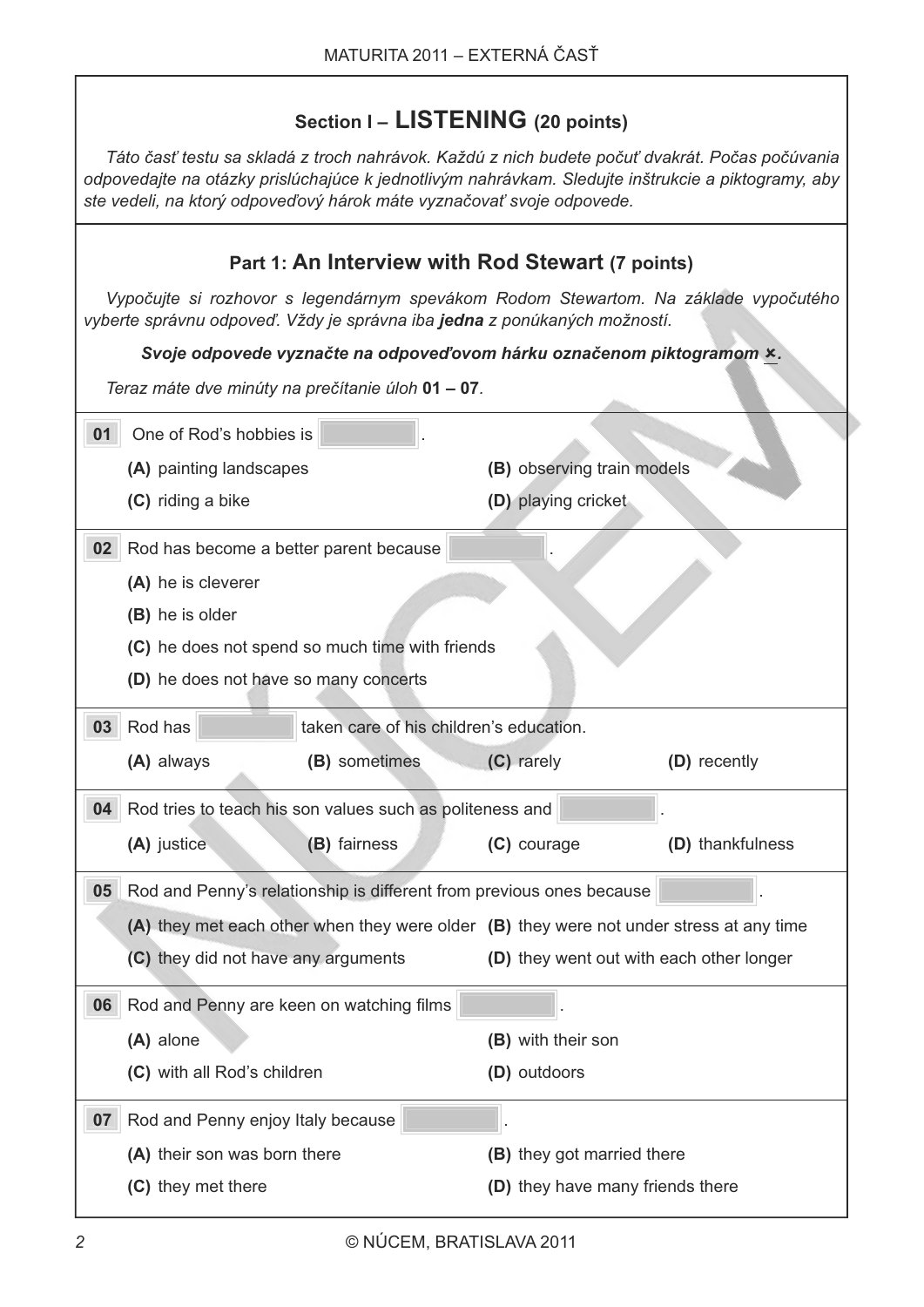## Part 2: Our Life with Animals (6 points)

Vypočujte si skutočný príbeh rodiny Clunesovcov o ich živote so zvieratami. Na základe vypočutého rozhodnite o každom z tvrdení 08 – 13, či je pravdivé (A), nepravdivé (B) alebo z nahrávky nevyplýva (C).

#### Svoje odpovede vyznačte na odpoveďovom hárku označenom piktogramom x.

Teraz máte dve minúty na prečítanie úloh 08-13.

| (A) true                        | (B) false                                                        | (C) not stated |  |  |  |
|---------------------------------|------------------------------------------------------------------|----------------|--|--|--|
| 09                              | The Labrador dog came to the family as the last pet.             |                |  |  |  |
| (A) true                        | (B) false                                                        | (C) not stated |  |  |  |
| 10                              | One of the pets died when Martin was doing his job abroad.       |                |  |  |  |
| (A) true                        | (B) false                                                        | (C) not stated |  |  |  |
| 11                              | Being with animals has frequently replaced watching TV.          |                |  |  |  |
| (A) true                        | (B) false                                                        | (C) not stated |  |  |  |
| 12                              | Martin has fallen off the horse, Chester, at least twenty times. |                |  |  |  |
| (A) true                        | (B) false                                                        | (C) not stated |  |  |  |
| 13                              | Martin even considers sheep to be their pets.                    |                |  |  |  |
| (A) true                        | (B) false                                                        | (C) not stated |  |  |  |
|                                 |                                                                  |                |  |  |  |
| Test pokračuje na ďalšej strane |                                                                  |                |  |  |  |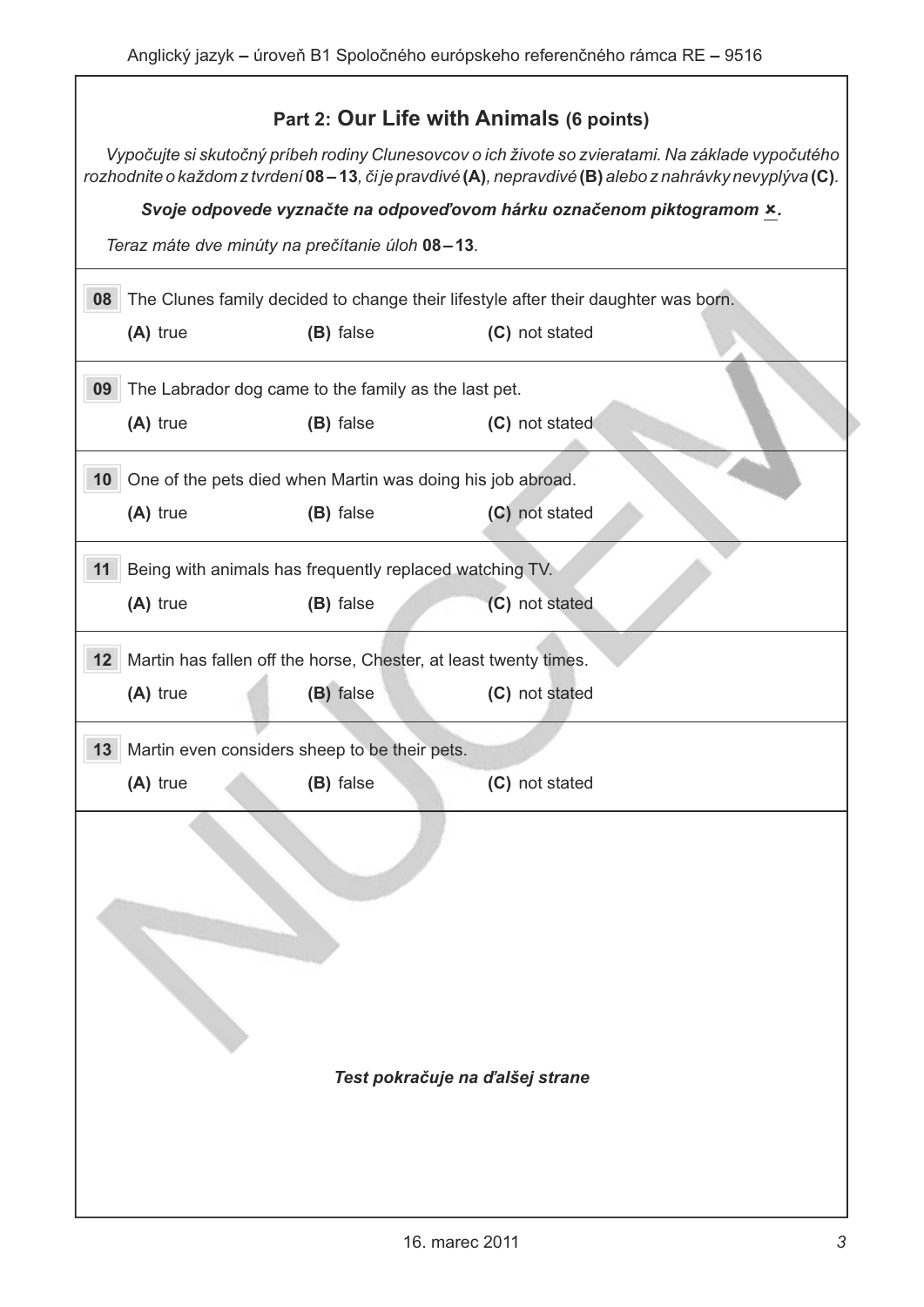## Part 3: Six Ways to Improve Your Health (7 points)

Vypočujte si rozhlasovú reláciu, v ktorej odborníci radia, ako zlepšiť zdravie. Dozviete sa 6 praktických rád. Tieto sú zhrnuté vo vetách označených 14 – 20. avšak nie v poradí, v akom ste ich počuli v nahrávke. Na základe vypočutého zoraďte vety do správneho poradia tak, že zapíšete do odpoveďového hárka ku každej z nich príslušné poradové číslo od 1 do 6. Pozor, jedna veta je navyše a obsahuje informáciu, ktorú ste v nahrávke nepočuli. K tejto vete napíšte do odpoveďového hárka označenie  $X$ .

Svoje odpovede napíšte na odpoveďový hárok označený piktogramom  $\ell$ .

Teraz máte dve minúty na prečítanie úloh

| $\ldots$ and $\ldots$ $\ldots$ . $\ldots$ and $\ldots$ are $\ldots$ and $\ldots$ |  |  |  |
|----------------------------------------------------------------------------------|--|--|--|
| Find new ways of doing old things.<br>14                                         |  |  |  |
| 15<br>Improve your performance with vitamins.                                    |  |  |  |
| 16 Don't do everything sitting down.                                             |  |  |  |
| Speed up your movement.<br>17                                                    |  |  |  |
| Spices can improve nutrition.<br>18                                              |  |  |  |
| Use this after sweet meals.<br>19                                                |  |  |  |
| Calm down with a nice melody.<br>20                                              |  |  |  |
|                                                                                  |  |  |  |
|                                                                                  |  |  |  |
|                                                                                  |  |  |  |
| Koniec prvej časti testu                                                         |  |  |  |
|                                                                                  |  |  |  |
|                                                                                  |  |  |  |
|                                                                                  |  |  |  |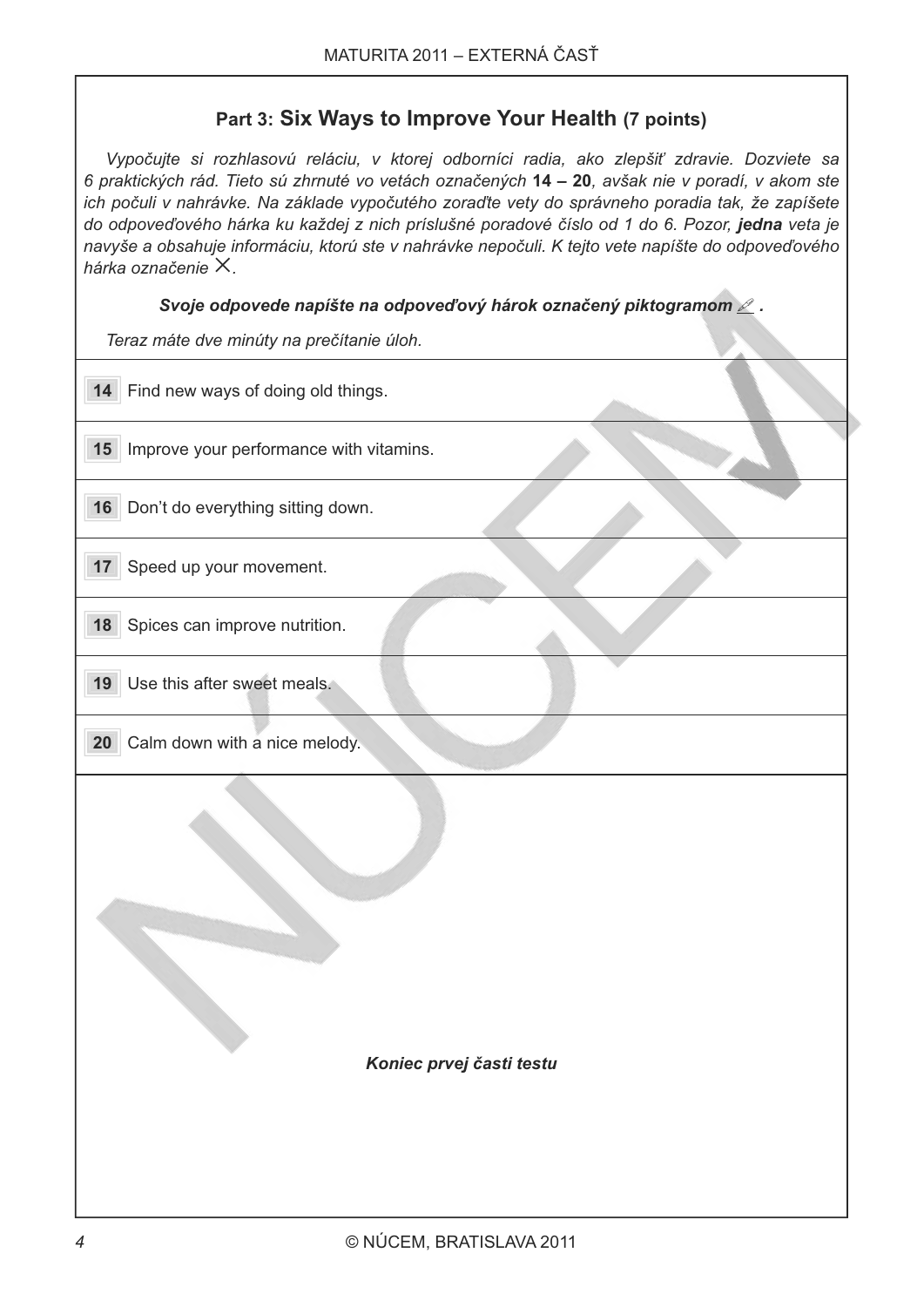Test pokračuje na ďalšej strane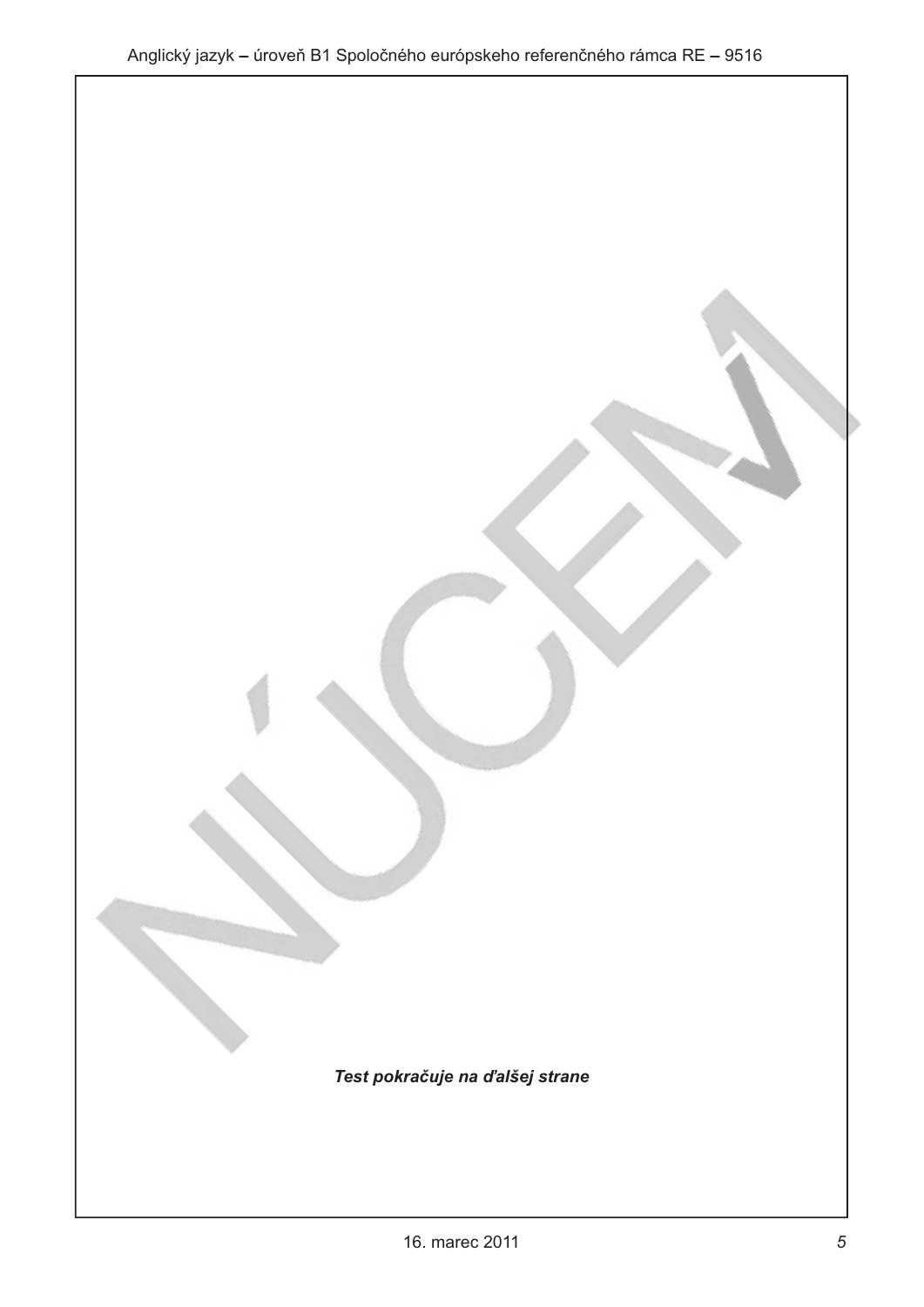## Section II - LANGUAGE IN USE (20 points)

Táto časť testu sa skladá z dvoch textov. Jej vypracovaniu by ste mali venovať približne 25 minút. Pri každom texte si všímajte piktogram, aby ste vedeli, ktorý odpoveďový hárok máte použiť.

| Part 1: Thanksgiving Day (10 points)                                                                                                                                                                                                         |  |  |  |  |
|----------------------------------------------------------------------------------------------------------------------------------------------------------------------------------------------------------------------------------------------|--|--|--|--|
| V nasledujúcom texte sú na miestach 21 – 30 vynechané slová. Za textom nájdete pre každé<br>vynechané miesto štyri možnosti doplnenia. Rozhodnite, ktorá z ponúkaných možností $(A) - (D)$ je<br>správna. Vždy je správna iba jedna možnosť. |  |  |  |  |
| 00<br>Príklad:<br>$-(C)$                                                                                                                                                                                                                     |  |  |  |  |
| Svoje odpovede vyznačte na odpoveďovom hárku označenom piktogramom ×.                                                                                                                                                                        |  |  |  |  |
|                                                                                                                                                                                                                                              |  |  |  |  |
| 00<br>Almost every culture in the world<br>held celebrations of thanks for a harvest. The American                                                                                                                                           |  |  |  |  |
| Thanksgiving holiday began as a feast of thanksgiving in the early days of the American colonies                                                                                                                                             |  |  |  |  |
| 21<br>almost four hundred years                                                                                                                                                                                                              |  |  |  |  |
| 22<br>In 1620, a boat filled with more than one hundred people who sailed<br>the Atlantic                                                                                                                                                    |  |  |  |  |
| Ocean to settle in the New World. This religious group had begun to question the beliefs of the Church                                                                                                                                       |  |  |  |  |
| 23<br>24<br>of England and they wanted to<br>from it. The Pilgrims settled in<br>is now                                                                                                                                                      |  |  |  |  |
| the state of Massachusetts. Their first winter in the New World was difficult. They had arrived                                                                                                                                              |  |  |  |  |
| 25<br>late to grow many crops, and without fresh food, half the colony died from disease.                                                                                                                                                    |  |  |  |  |
| 26<br>The following spring, the Iroquois Indians<br>them how to grow corn (maize), a new food                                                                                                                                                |  |  |  |  |
| 27<br>for the colonists, and other crops in the unfamiliar<br>and how to hunt and fish.                                                                                                                                                      |  |  |  |  |
| In the autumn of 1621, bountiful crops of corn, barley, beans and pumpkins were harvested.                                                                                                                                                   |  |  |  |  |
| 28<br>The colonists had much to be thankful for, so a feast<br>. They invited the local Indian chief                                                                                                                                         |  |  |  |  |
| 29<br>and ninety Indians. The Indians brought deer to roast with the turkeys and other wild game                                                                                                                                             |  |  |  |  |
| by the colonists. The colonists already knew how to cook cranberries and different kinds of corn                                                                                                                                             |  |  |  |  |
| and dishes from the Indians. To the first Thanksgiving, those Indians who<br>30<br>, even brought                                                                                                                                            |  |  |  |  |
| popcorn.                                                                                                                                                                                                                                     |  |  |  |  |
|                                                                                                                                                                                                                                              |  |  |  |  |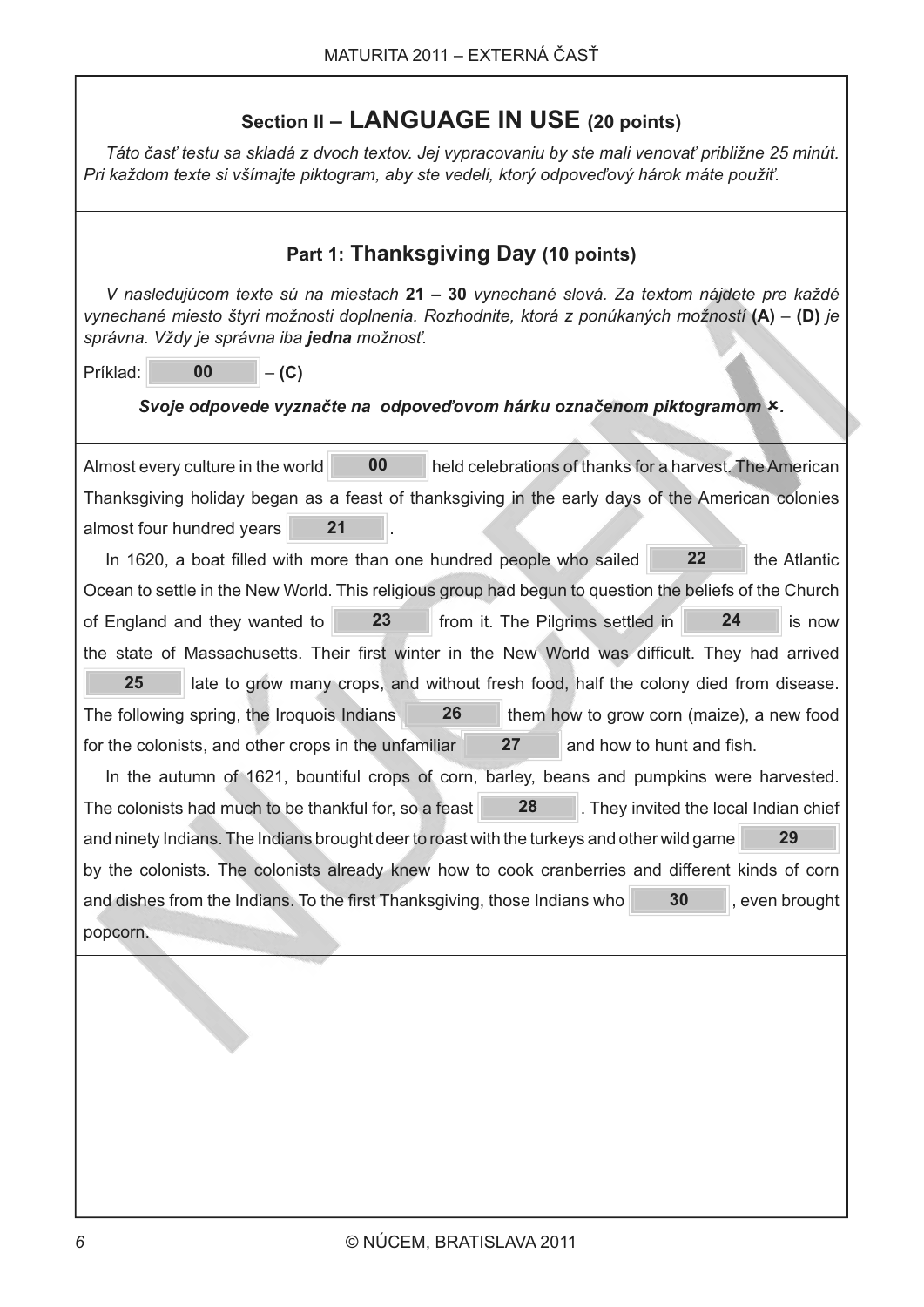| $00$ $(A)$ is                  | (B) was          | $(C)$ has        | $(D)$ did             |
|--------------------------------|------------------|------------------|-----------------------|
| (A) past<br>21                 | (B) before       | (C) ahead        | $(D)$ ago             |
| 22<br>(A) along                | (B) across       | (C) through      | $(D)$ in              |
| 23<br>(A) divide               | (B) cut off      | (C) separate     | (D) take apart        |
| $24$ (A) what                  | (B) where        | (C) which        | (D) that              |
| $25$ (A) enough                | $(B)$ too        | $(C)$ so         | (D) such              |
| 26<br>(A) learned              | (B) made         | (C) gave         | (D) taught            |
| (A) plain<br>27                | (B) field        | (C) soil         | (D) space             |
| (A) was planned<br>28          | (B) planned      | (C) has planned  | (D) did plan          |
| 29<br>(A) offering             | (B) offer        | (C) offered      | (D) to offer          |
| 30 <sup>°</sup><br>(A) invited | (B) were invited | (C) have invited | (D) have been invited |

Test pokračuje na ďalšej strane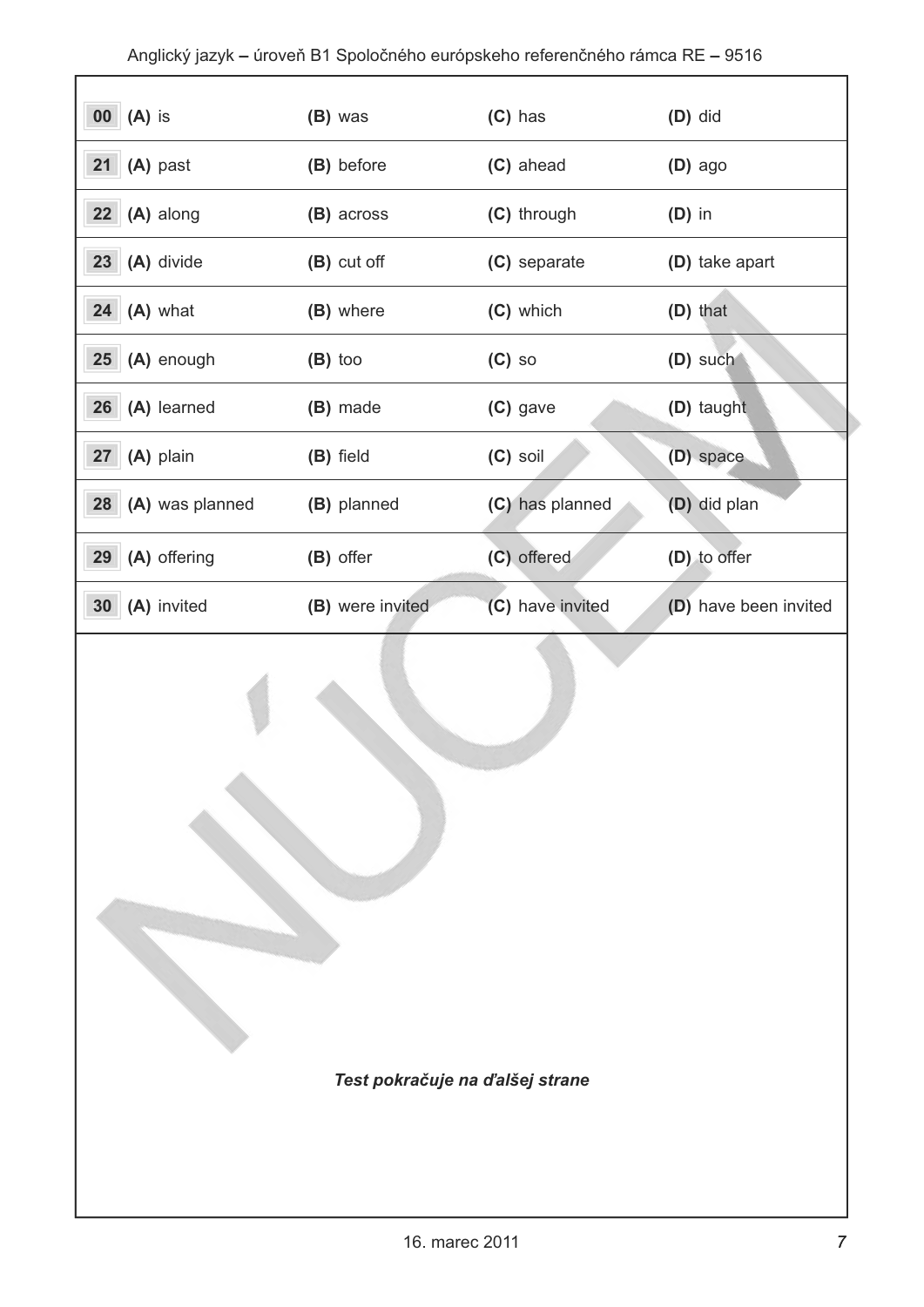| Part 2: Dolphins Save Surfer from Shark (10 points)                                                                                                                                                                                                                                                                                                                                                                                                                                                                                                                                                                                                                                                                                                                                                                                                                                                                                                                                                                                                                                                                                    |  |  |  |  |
|----------------------------------------------------------------------------------------------------------------------------------------------------------------------------------------------------------------------------------------------------------------------------------------------------------------------------------------------------------------------------------------------------------------------------------------------------------------------------------------------------------------------------------------------------------------------------------------------------------------------------------------------------------------------------------------------------------------------------------------------------------------------------------------------------------------------------------------------------------------------------------------------------------------------------------------------------------------------------------------------------------------------------------------------------------------------------------------------------------------------------------------|--|--|--|--|
| V nasledujúcom texte sú na miestach 31 – 40 vynechané slová. Doplňte vždy iba jedno slovo.                                                                                                                                                                                                                                                                                                                                                                                                                                                                                                                                                                                                                                                                                                                                                                                                                                                                                                                                                                                                                                             |  |  |  |  |
| 00<br>Príklad:<br>$-$ out                                                                                                                                                                                                                                                                                                                                                                                                                                                                                                                                                                                                                                                                                                                                                                                                                                                                                                                                                                                                                                                                                                              |  |  |  |  |
| Svoje odpovede napíšte na odpoveďový hárok označený piktogramom $\mathcal{\angle}$ .                                                                                                                                                                                                                                                                                                                                                                                                                                                                                                                                                                                                                                                                                                                                                                                                                                                                                                                                                                                                                                                   |  |  |  |  |
| 00<br>Surfer Todd Endris needed a miracle. The shark – a monster great white that came<br>οf<br>nowhere – had hit him three times, peeling the skin off his back. That's when bottlenose dolphins<br>31<br>intervened, forming a protective ring around Endris, allowing him<br>get to shore, where<br>32<br>a friend saved his life.<br>quick first aid provided<br>'Truly a miracle,' Endris told TODAY's Natalie Morales on Thursday.<br>33<br>The attack occurred<br>Tuesday, Aug. 28, just before 11 a.m., at Marina State Park,<br>Monterey, Calif., where the 24-year-old owner of Monterey Aquarium Services had gone with friends<br>34<br>for a day of the sport which<br>love. Nearly four months later, Endris, who is still undergoing<br>physical therapy to repair muscle damage suffered during the attack, is back in the water and on his<br>35<br>board in<br>same spot where he almost lost his life.<br>36<br>'It came out of nowhere. There was no warning<br>all. Maybe I saw it a quarter second<br>before it hit<br>37<br>. But no warning. It was just a giant shark,' Endris said. 'It just shows you<br>38 |  |  |  |  |
| perfect predators they really are.'<br>39<br>The shark, estimated at 12 to 15 feet long, hit him first as Endris<br>sitting on his                                                                                                                                                                                                                                                                                                                                                                                                                                                                                                                                                                                                                                                                                                                                                                                                                                                                                                                                                                                                     |  |  |  |  |
| 40<br>surfboard, but couldn't get its monster jaws around<br>the surfer and the surfboard. 'I was                                                                                                                                                                                                                                                                                                                                                                                                                                                                                                                                                                                                                                                                                                                                                                                                                                                                                                                                                                                                                                      |  |  |  |  |
| very lucky,' Endris said.                                                                                                                                                                                                                                                                                                                                                                                                                                                                                                                                                                                                                                                                                                                                                                                                                                                                                                                                                                                                                                                                                                              |  |  |  |  |
| Koniec druhej časti testu                                                                                                                                                                                                                                                                                                                                                                                                                                                                                                                                                                                                                                                                                                                                                                                                                                                                                                                                                                                                                                                                                                              |  |  |  |  |
|                                                                                                                                                                                                                                                                                                                                                                                                                                                                                                                                                                                                                                                                                                                                                                                                                                                                                                                                                                                                                                                                                                                                        |  |  |  |  |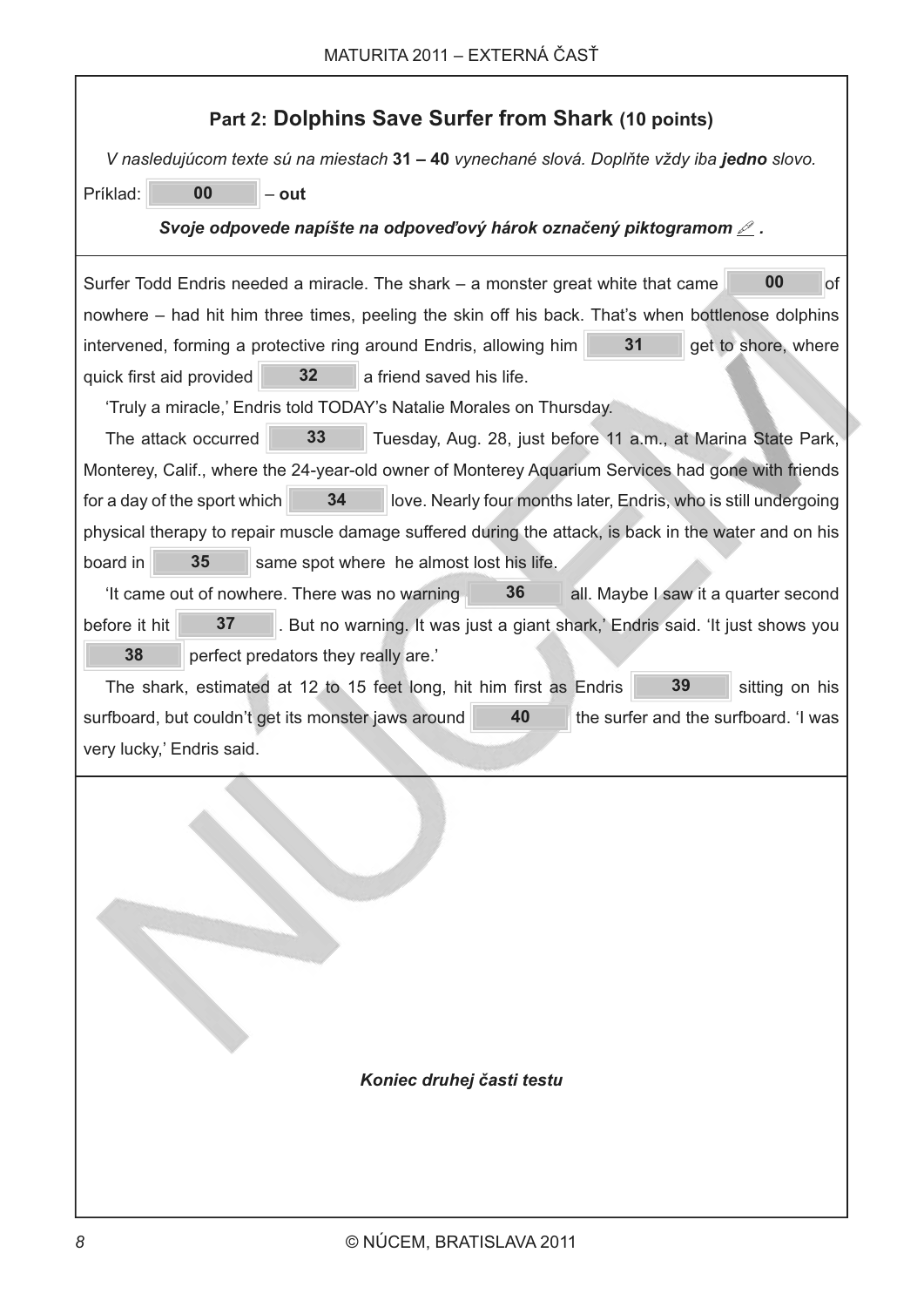Test pokračuje na ďalšej strane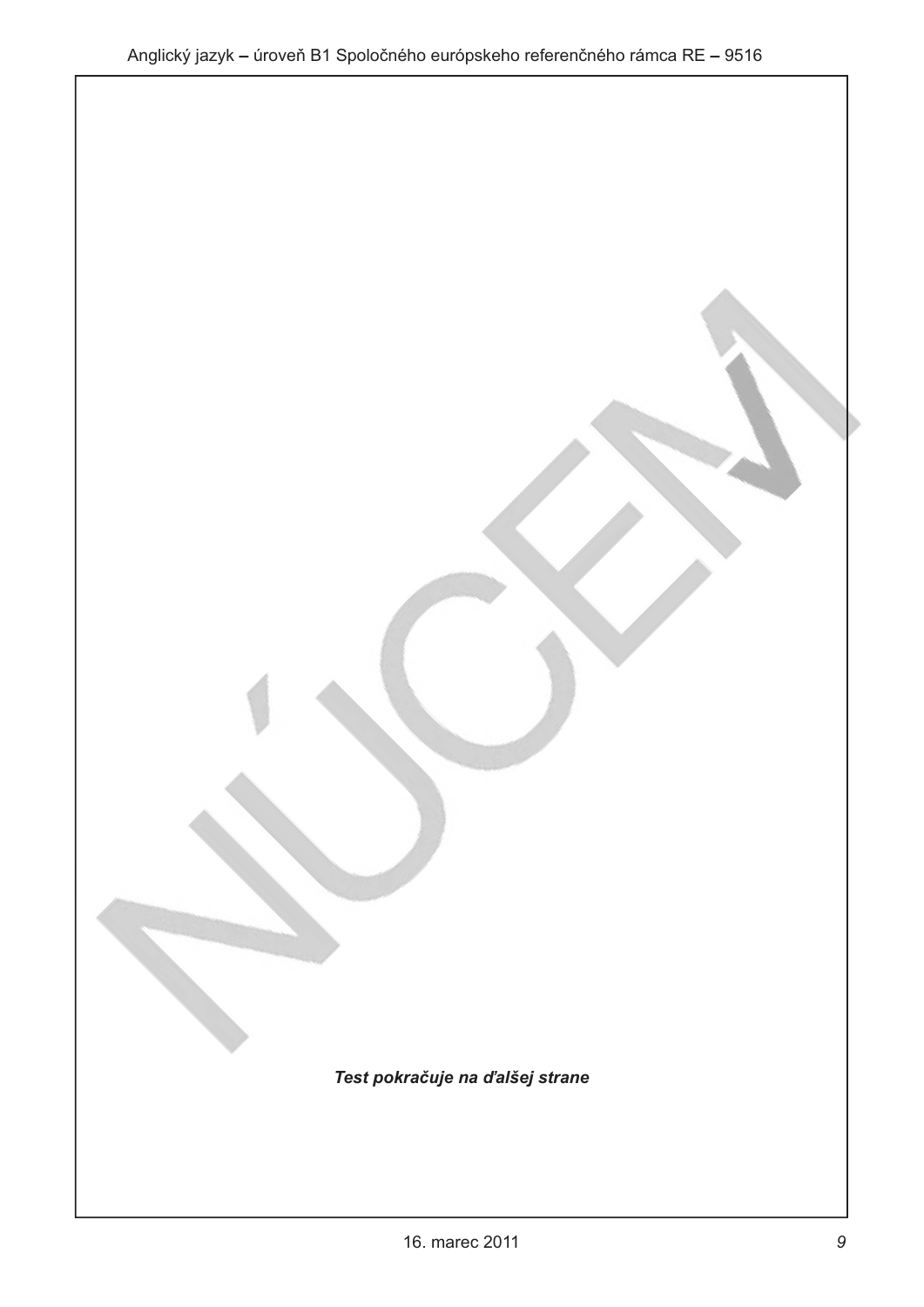## Section III - READING (20 points)

Táto časť testu sa skladá z troch ukážok. Jej vypracovaniu by ste mali venovať približne 45 minút. Pri každom texte si všímajte piktogram, aby ste vedeli, ktorý odpoveďový hárok máte použiť.

### Part 1: Fears and Phobias (7 points)

Prečítajte si nasledujúci text. K úlohám 41 – 47 priraďte vhodnú vetu spomedzi možností (A) – (J). Tri vety sa nedajú priradiť k žiadnej z úloh. Vždy existuje iba jedno správne riešenie.

#### Svoje odpovede vyznačte na odpoveďovom hárku označenom piktogramom ×.

Fear is an important protective instinct. When there is a sign of danger, certain chemicals are released into the blood. These produce physical effects that can help us to overcome danger. For example, blood is directed to the muscles to make them stronger and sweating increases to cool down the muscles. 41 This is why we go 'white with fear' and feel sweaty and cold at the same time.

All these symptoms are natural and healthy when we are faced with danger. For many people they can even be exciting and pleasurable so long as they can be controlled. 42 But some people experience fears for reasons that are not clear. This is very common in childhood. For example, Tom from Realing writes. 'I am nine years old and I have a terrible fear of fire. 43

Allan from Seanea is scared of being alone in a dark room: 'When I go to bed, I close my curtains 44 ' Many of these childhood fears, such as fear of the dark or and open my door wide. of storms, disappear as the child grows older. For some, however, the fear turns into a phobia.

Phobias are fears which can be so strong that they can send your mind into panic and paralyse your body, although there is no reason for them. The most common phobias are a fear of heights, closed spaces, spiders or flying. 45 They can include the fear of running water or even fear of going to the hairdresser's.

46 Most phobias can be overcome. It is also useful to learn to be more rational about what you fear. There are many people who have phobias but live normal lives by facing what they fear and learning to overcome it. 47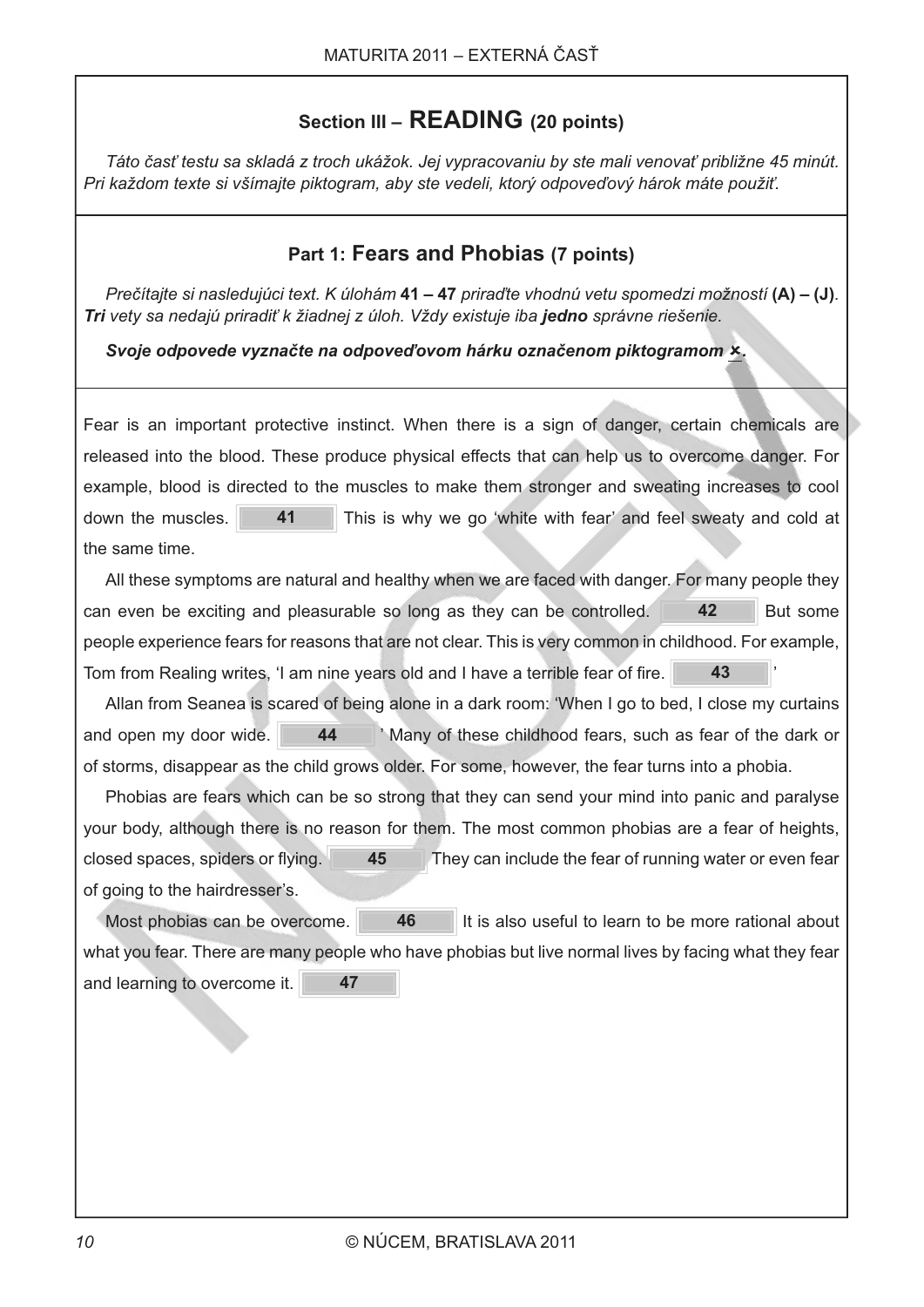- (A) I also have all the lights on outside my room.
- (B) They're still scared of falling from high places.
- (C) I keep having nightmares about it.
- (D) Some people hate horror stories and films.
- (E) Also, faster breathing provides more oxygen.
- (F) However you do it, the important thing is to control the fear before it controls you.
- (G) One way of doing this is by discussing them.
- (H) That is why we can enjoy fun-fair rides or horror films.
- (I) On the other hand, people don't like to say they have phobias.
- (J) But there are endless uncommon phobias too.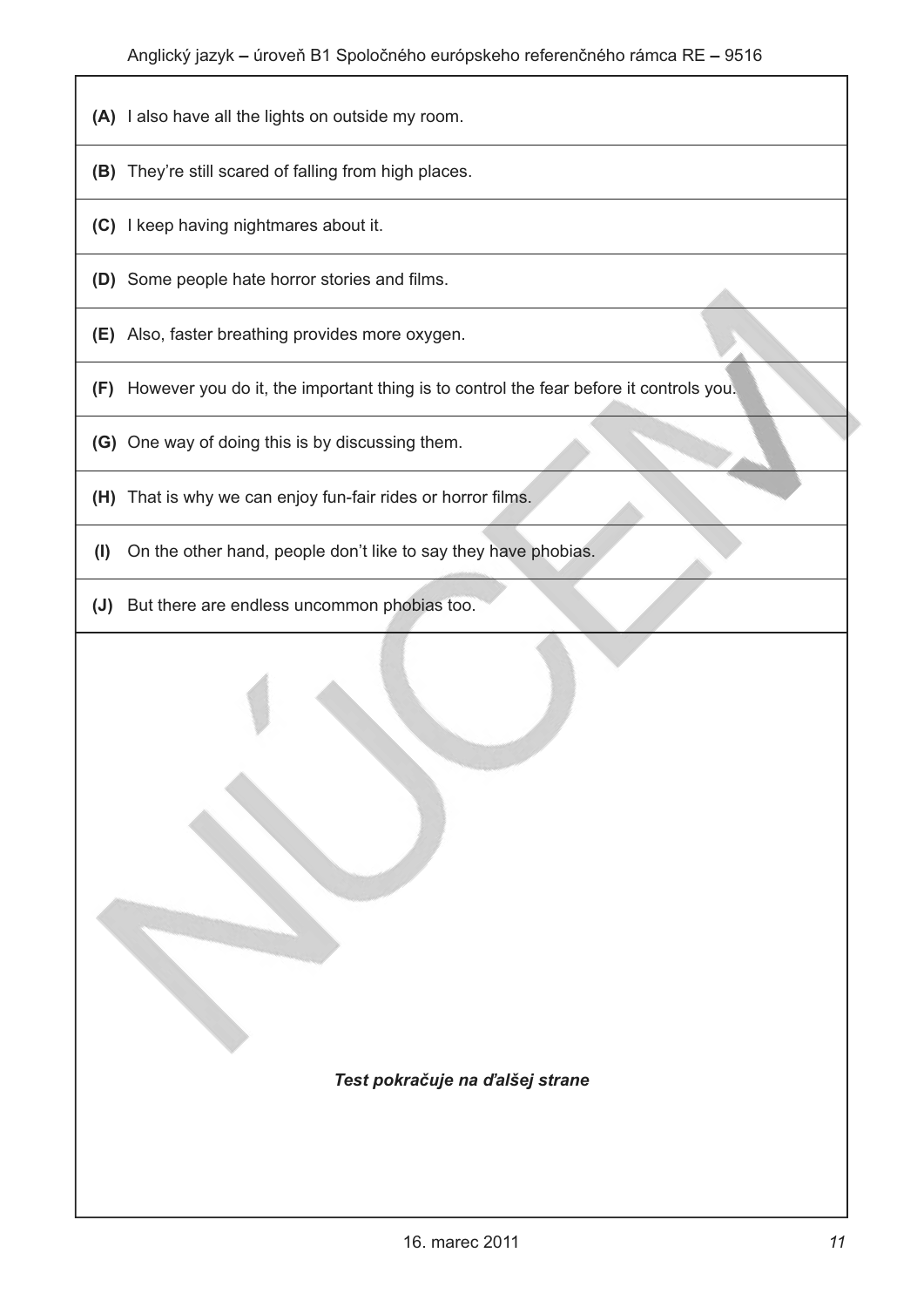## Part 2: Set Up Guides for a Webex Conference Call (6 points)

Prečítajte si nasledujúci text. Rozhodnite o každom tvrdení 48 – 53, či je pravdivé (A) alebo nepravdivé (B). Uveďte vždy aj označenie toho odseku (a) – (e), na základe ktorého ste rozhodli o pravdivosti alebo nepravdivosti daného tvrdenia. Vždy existuje iba jedno správne riešenie.

#### Svoje odpovede vyznačte na odpoveďovom hárku označenom piktogramom ×.

- (a) Webex is commonly known as a meeting program which allows its users to deliver presentations online by using audio-conferencing tools. This program allows the users to schedule the meetings easily as well as invite those attending through an email by using Microsoft Outlook.
- (b) Furthermore, this kind of program is able to provide some options to make the meetings run efficiently with a private environment and complete security. Yet some users still have no idea how to set up this program at first. There are several steps you have to take to install this program appropriately.
- (c) The first thing to do is to keep the date of the Webex conference call on a public Webex calendar, which is available in Microsoft Outlook. You can open Outlook from your computer by doubleclicking on 'Folders'. Then, choose the Webex folder. Enter the password you want to use. The next step is to select the time and the date for the conference call.
- (d) The second thing is to set up the Webex meeting in Outlook. Navigate the cursor onto the button of 'Schedule meeting'. Then it will show a page on which you can fill in the meeting details. You can add the name of the meeting in the Microsoft appointment field. Enter the password of the meeting. To reserve the conference call, you have to set up another password. In addition, you have to include a password for each of the callers who need to join the conference.
- (e) Then, select the field of 'Invite Attendance'. Enter the addresses of the participants manually from the Global Address book. After that, you can send the invitation for the conference call directly simply by clicking the 'Send' button. However, make sure that you have entered all the details. For today's needs, an audio conference call is very efficient. By following the procedures above, you can now make your conference call easily.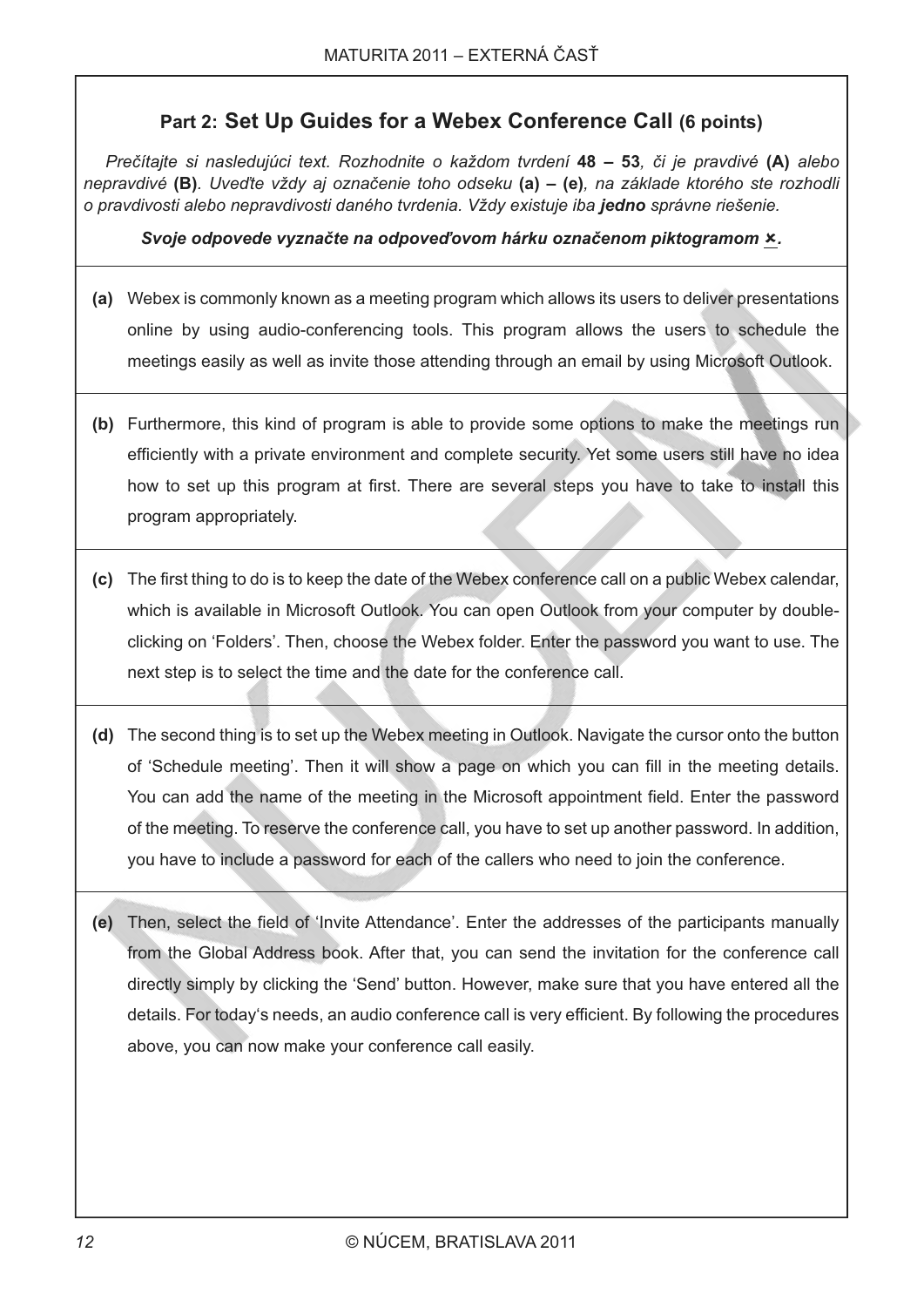Anglický jazyk – úroveň B1 Spoločného európskeho referenčného rámca RE – 9516

| An organiser needs only one password to set up a conference.<br>48<br>(A) true<br>Which of the paragraphs $(a) - (e)$ supports your answer?<br>(B) false<br>There are no dangers when using this program.<br>49<br>Which of the paragraphs $(a) - (e)$ supports your answer?<br>$(A)$ true<br>(B) false<br>The addresses of the participants can be entered from Outlook.<br>50<br>(A) true<br>(B) false<br>Which of the paragraphs $(a) - (e)$ supports your answer?<br>51<br>The time and the date should be selected first.<br>Which of the paragraphs $(a) - (e)$ supports your answer?<br>(A) true<br>(B) false<br>52<br>Presentations can be delivered online by using Webex.<br>Which of the paragraphs $(a) - (e)$ supports your answer?<br>(A) true<br>(B) false<br>53<br>The date of the call can be kept on a Webex calendar.<br>Which of the paragraphs $(a) - (e)$ supports your answer?<br>$(A)$ true<br>(B) false |  |  |  |  |  |
|----------------------------------------------------------------------------------------------------------------------------------------------------------------------------------------------------------------------------------------------------------------------------------------------------------------------------------------------------------------------------------------------------------------------------------------------------------------------------------------------------------------------------------------------------------------------------------------------------------------------------------------------------------------------------------------------------------------------------------------------------------------------------------------------------------------------------------------------------------------------------------------------------------------------------------|--|--|--|--|--|
|                                                                                                                                                                                                                                                                                                                                                                                                                                                                                                                                                                                                                                                                                                                                                                                                                                                                                                                                  |  |  |  |  |  |
|                                                                                                                                                                                                                                                                                                                                                                                                                                                                                                                                                                                                                                                                                                                                                                                                                                                                                                                                  |  |  |  |  |  |
|                                                                                                                                                                                                                                                                                                                                                                                                                                                                                                                                                                                                                                                                                                                                                                                                                                                                                                                                  |  |  |  |  |  |
|                                                                                                                                                                                                                                                                                                                                                                                                                                                                                                                                                                                                                                                                                                                                                                                                                                                                                                                                  |  |  |  |  |  |
|                                                                                                                                                                                                                                                                                                                                                                                                                                                                                                                                                                                                                                                                                                                                                                                                                                                                                                                                  |  |  |  |  |  |
|                                                                                                                                                                                                                                                                                                                                                                                                                                                                                                                                                                                                                                                                                                                                                                                                                                                                                                                                  |  |  |  |  |  |
|                                                                                                                                                                                                                                                                                                                                                                                                                                                                                                                                                                                                                                                                                                                                                                                                                                                                                                                                  |  |  |  |  |  |
|                                                                                                                                                                                                                                                                                                                                                                                                                                                                                                                                                                                                                                                                                                                                                                                                                                                                                                                                  |  |  |  |  |  |
|                                                                                                                                                                                                                                                                                                                                                                                                                                                                                                                                                                                                                                                                                                                                                                                                                                                                                                                                  |  |  |  |  |  |
|                                                                                                                                                                                                                                                                                                                                                                                                                                                                                                                                                                                                                                                                                                                                                                                                                                                                                                                                  |  |  |  |  |  |
|                                                                                                                                                                                                                                                                                                                                                                                                                                                                                                                                                                                                                                                                                                                                                                                                                                                                                                                                  |  |  |  |  |  |
|                                                                                                                                                                                                                                                                                                                                                                                                                                                                                                                                                                                                                                                                                                                                                                                                                                                                                                                                  |  |  |  |  |  |
| Test pokračuje na ďalšej strane                                                                                                                                                                                                                                                                                                                                                                                                                                                                                                                                                                                                                                                                                                                                                                                                                                                                                                  |  |  |  |  |  |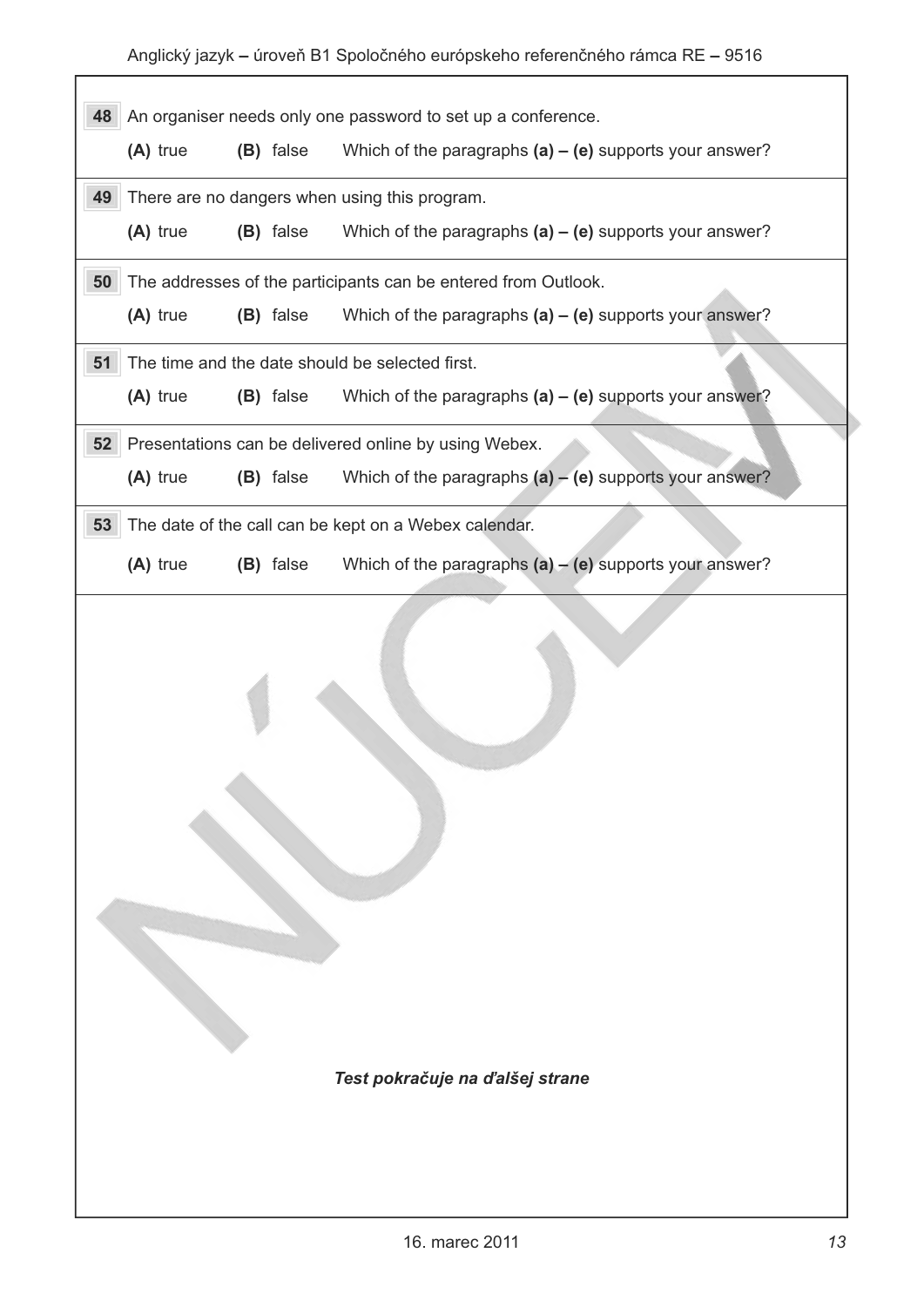### Part 3: Jules Verne (1828-1905) (7 points)

Prečítajte si nasledujúci text. Za textom nasledujú vety, v ktorých chýbajú slová 54 - 60. Doplňte ich. Doplňte jedno alebo dve slová.

#### Svoje odpovede napíšte na odpoveďový hárok označený piktogramom  $\mathbb{Z}$ .

Often ignored by English critics, Jules Verne was a productive writer whose work combined a lively imagination with a gift for popularizing science and travel. He remains among the classic writers of nineteenth-century French literature.

Born in Nantes, Jules was the eldest of five children. His father Pierre, a successful lawyer, was known to write occasional verse but encouraged his son to follow the family profession, which Verne did. After he had finished the Lycée in Nantes in 1847, Jules went to Paris to study law.

For the next ten years he devoted himself to his real interest, writing, living an artist's existence in several dark, uncomfortable places. During this time he received moderate success with his plays, and it is thought that about seven of his works were put on stage or were published.

In 1857 – after he married Honorine de Viane, a widow with two daughters  $-$  Verne became a stockbroker and for a time his interests kept changing between the stock exchange and the theatre. It was not until the success of some of his traveller's tales which he wrote for Museé des familles that his true talent for imaginative travel stories was seen. The success of Five Weeks in a Balloon (1862) led to a partnership between Verne and the publisher Hetzel that lasted for forty years and was intended, in Hetzel's own words, 'to sum up all the geographical, geological, physical and astronomical knowledge gained by modern science, and to rewrite the history of the world'.

Between the publication of Journey to the Centre of the Earth (1864) and his death Verne wrote sixty-three novels. Verne himself travelled widely in Europe, North Africa and America and was a keen yachtsman. He divided his time between Paris, Amiens and his yacht, but for reasons which remain a mystery, he suddenly sold his yacht in 1886 and never travelled again.

Later, he was shot by his mentally unstable nephew, leaving him disabled. Jules Verne died in Amiens in 1905. After his death several works bearing his name appeared, but it has since been discovered that Verne's son Michel wrote most of them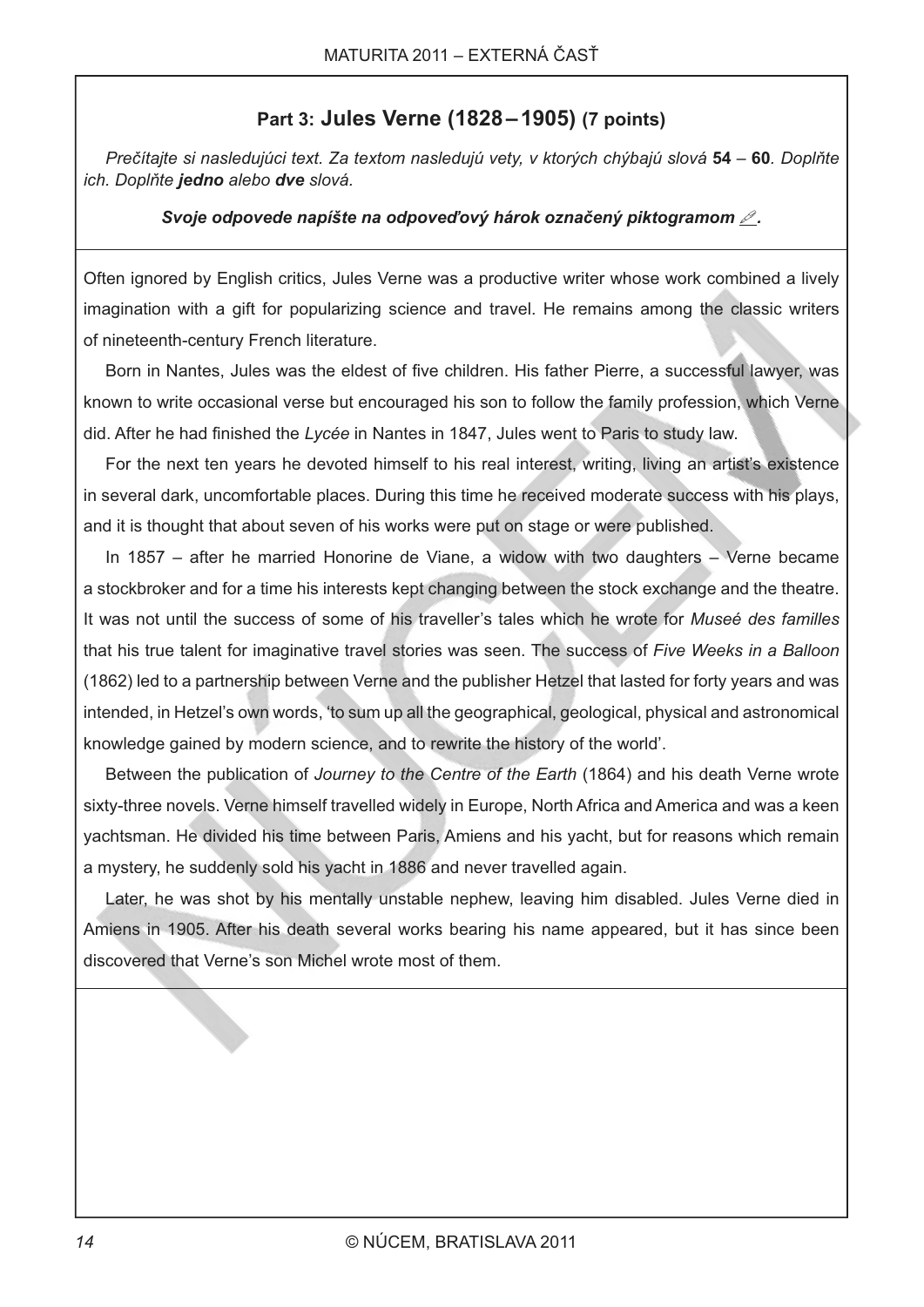| Jules Verne had<br>54<br>siblings.                                                              | $(1$ word) |
|-------------------------------------------------------------------------------------------------|------------|
| 55<br>There was a time when he did not know whether to concentrate on the<br>or stock exchange. | $(1$ word) |
| 56<br>Why Verne sold his yacht is a                                                             | $(1$ word) |
| 57<br>Verne, as a writer, was not respected by                                                  | (2 words)  |
| 58<br>Some of Verne's works published after his death were probably written or rewritten<br>by  | (2 words)  |
| 59 Jules Verne's father was an occasional writer of                                             | $(1$ word) |
| , some of his plays were performed or published.<br>Before Verne's<br>60                        | $(1$ word) |
|                                                                                                 |            |

#### Vyhlásenie o autorstve

Toto dielo a jeho obsah (vrátane grafickej úpravy a usporiadania) je chránené autorským právom podľa zákona č. 618/2003 Z. z. o autorskom práve a právach súvisiacich s autorským právom (autorský zákon) v znení neskorších predpisov.

Nositeľom majetkových práv k autorskému dielu je Národný ústav certifikovaných meraní vzdelávania (NÚCEM), ktorý je oprávnený vykonávať tie majetkové práva k dielu, ktoré sú vyhradené.

Na každé použitie tohto diela, najmä na vyhotovenie jeho rozmnoženiny, verejné prezentovanie a rozširovanie originálu diela alebo jeho rozmnoženiny predajom alebo inou formou prevodu vlastníckeho práva a spracovanie diela je potrebný predchádzajúci písomný súhlas NÚCEM.

Akékoľvek použitie diela bez súhlasu NÚCEM môže mať za následok postihnutie občianskoprávnou alebo trestnoprávnou cestou, vznik zodpovednosti za škodu spôsobenú nositeľovi majetkových práv alebo autorovi v zmysle ustanovení Občianskeho zákonníka a Trestného zákona, prípadne uplatnenie iných práv NÚCEM vyplývajúcich mu z autorského zákona a iných právnych predpisov.

#### **KONIEC TESTU**